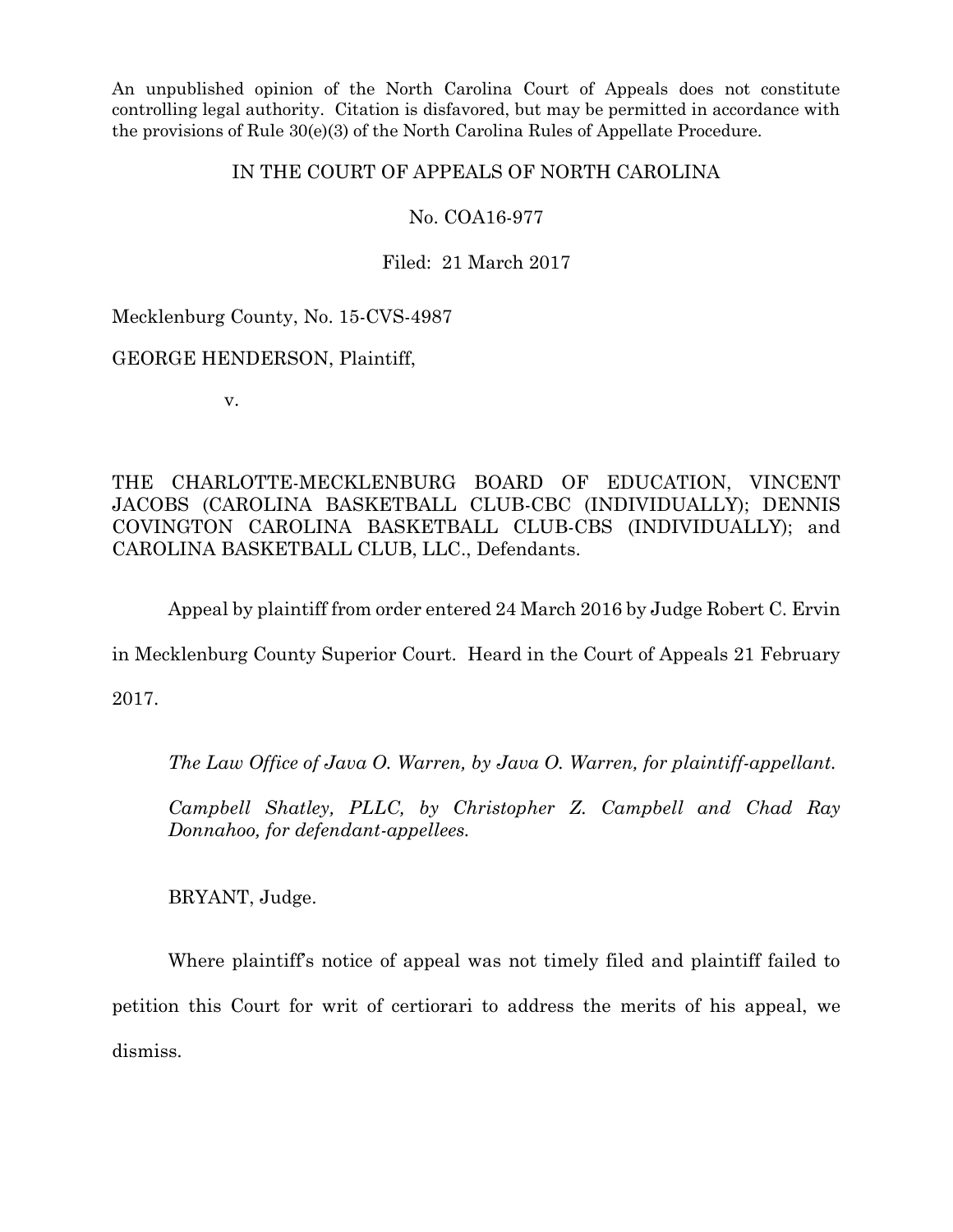### HENDERSON V. CHARLOTTE-MECKLENBURG BD. OF EDUC.

#### *Opinion of the Court*

On 12 March 2015, plaintiff George Henderson commenced this action by filing a complaint against defendant Carolina Basketball Club, LLC ("defendant CBC"), and the filing of an amended complaint on 22 September 2015, which added defendants Vince Jacobs, Dennis Covington, and Charlotte-Mecklenburg Board of Education ("defendant Board"). On 7 December 2016, defendants Jacobs and CBC filed their answer to plaintiff's amended complaint. On 14 December 2016, defendant Board timely filed its answer denying plaintiff's allegations, asserting a defense for failure to state a claim, and asserting cross-claims against the remaining defendants. Defendant Covington never answered plaintiff's amended complaint. On 3 February 2016, defendant Board filed a motion to dismiss pursuant to North Carolina Rules of Civil Procedure  $12(b)(1)$ ,  $(2)$ , and  $(6)$ .

On 15 March 2016, a hearing was held on defendant Board's motion in Mecklenburg County Superior Court, the Honorable Robert C. Ervin, Judge presiding. By order filed 24 March 2016, Judge Ervin granted defendant Board's motion to dismiss plaintiff's claims against defendant Board with prejudice.

Almost two months later, on 11 May 2016, plaintiff and defendants Jacobs and CBC filed a joint motion for entry of judgment to revise the 24 March 2016 order *nunc pro tunc*, pursuant to Rules 54(b), 60(b)(2), and 60(b)(6) of the North Carolina Rules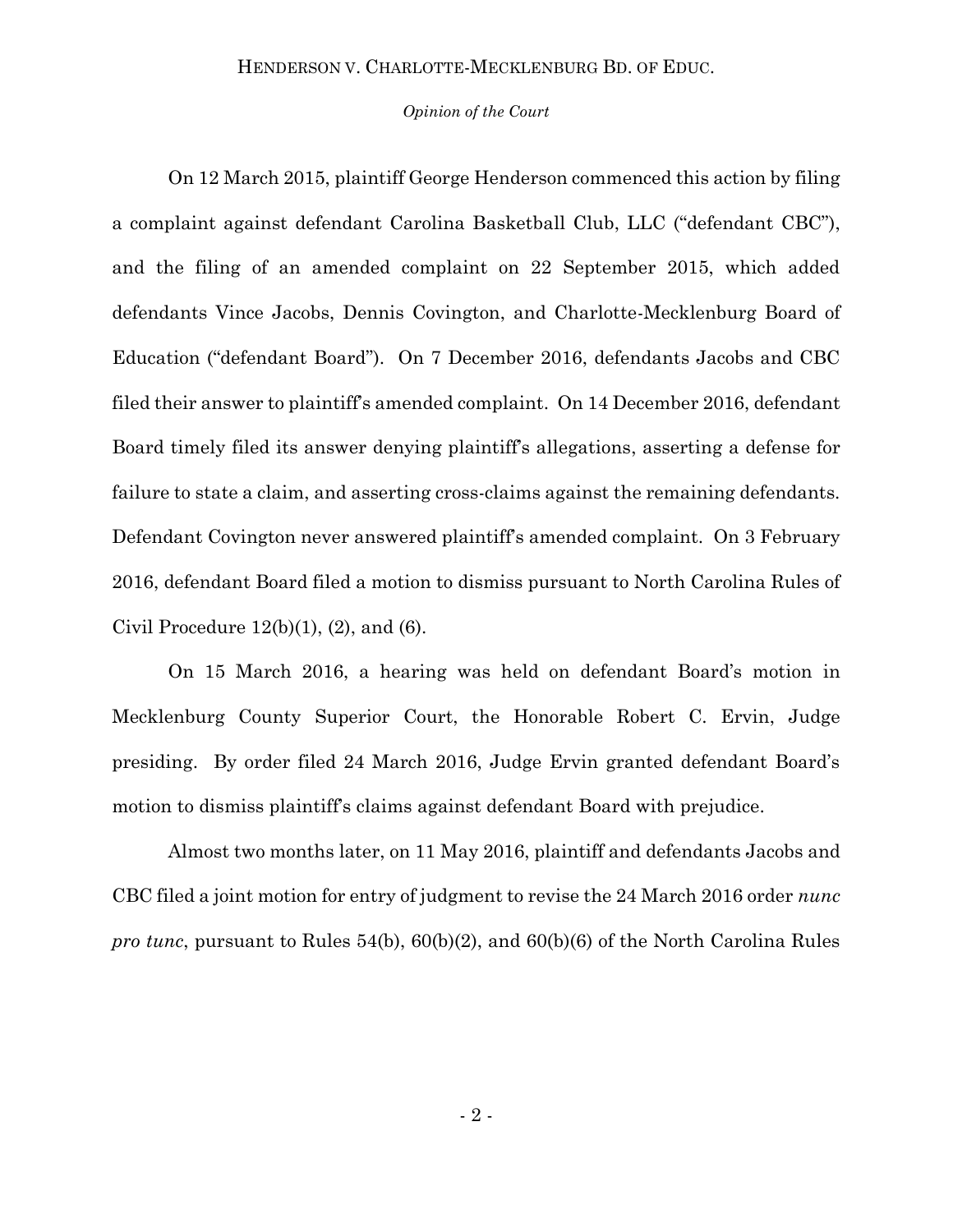*Opinion of the Court*

of Civil Procedure, to certify the matter for immediate appeal.<sup>1</sup> The next day, on 12

May 2016, plaintiff filed notice of appeal from the 24 March 2016 order.

Under our North Carolina Rules of Appellate Procedure, Rule 3(c), "Time for Taking Appeal," states, in pertinent part, the following:

\_\_\_\_\_\_\_\_\_\_\_\_\_\_\_\_\_\_\_\_\_\_\_\_\_\_\_\_\_\_\_\_\_\_\_\_\_\_\_\_\_\_\_\_\_\_\_\_\_\_\_\_\_\_\_\_\_

In civil actions and special proceedings, a party must file and serve a notice of appeal:

(1) within 30 days after entry of judgment if the party has been served with a copy of the judgment within the three-day period prescribed by Rule 58 of the Rules of Civil Procedure; or

(2) within 30 days after service upon the party of a copy of the judgment if service was not made within that three-day period . . . .

*Wallis v. Cambron*, 194 N.C. App. 190, 192–93, 670 S.E.2d 239, 241 (2008) (quoting N.C. R. App. P. 3(c) (2007)).

"The provisions of Rule 3 are jurisdictional, and failure to follow the requirements thereof requires dismissal of an appeal." *Id.* at 193, 670 S.E.2d at 241 (quoting *Abels v. Renfro Corp.*, 126 N.C. App. 800, 802, 486 S.E.2d 735, 737 (1997)). "A jurisdictional default, therefore, precludes the appellate court from acting in any manner other than to dismiss the appeal." *Dogwood Dev. & Mgmt. Co., LLC v. White* 

l

<sup>&</sup>lt;sup>1</sup> There is no indication in the record that a ruling was obtained on this motion.